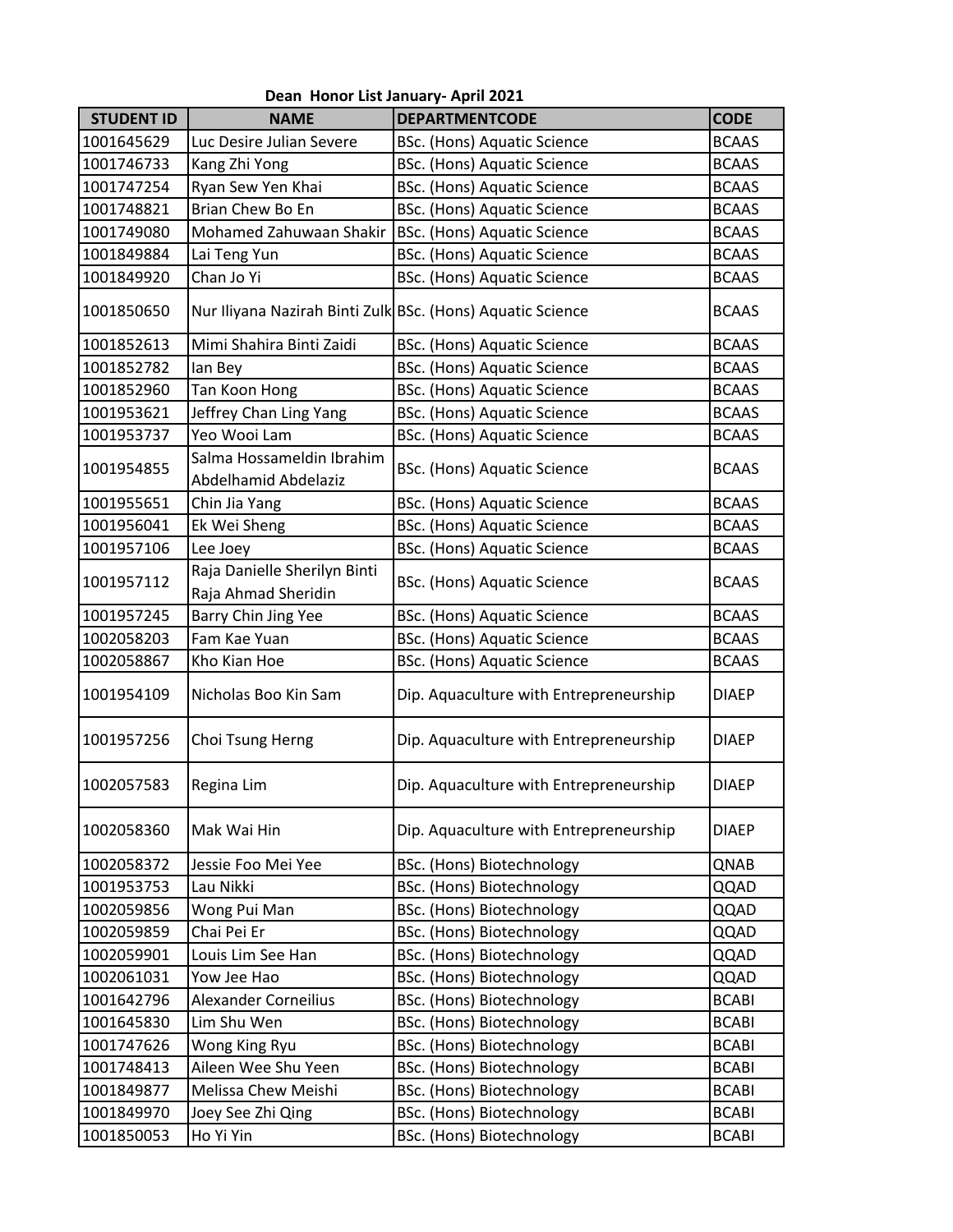| 1001850231 | Kong Jing Ying Gene           | BSc. (Hons) Biotechnology        | <b>BCABI</b> |
|------------|-------------------------------|----------------------------------|--------------|
| 1001850313 | Yeap Zi Hao                   | BSc. (Hons) Biotechnology        | <b>BCABI</b> |
| 1001850577 | Lau Jia Yin                   | BSc. (Hons) Biotechnology        | <b>BCABI</b> |
| 1001850588 | Lee Jing Wen                  | BSc. (Hons) Biotechnology        | <b>BCABI</b> |
| 1001850908 | Lim Yee Sien                  | BSc. (Hons) Biotechnology        | <b>BCABI</b> |
| 1001851059 | Sherlyn Kan Pei Fern          | BSc. (Hons) Biotechnology        | <b>BCABI</b> |
| 1001851453 | Marcus Chen Jun Hang          | BSc. (Hons) Biotechnology        | <b>BCABI</b> |
| 1001851756 | Chen Jzit Weii                | BSc. (Hons) Biotechnology        | <b>BCABI</b> |
| 1001851938 | Sara Toh Yen Yen              | BSc. (Hons) Biotechnology        | <b>BCABI</b> |
| 1001851952 | <b>Eunice Cheah Yi Theng</b>  | BSc. (Hons) Biotechnology        | <b>BCABI</b> |
| 1001852018 | Sharvin A/L Devendran         | BSc. (Hons) Biotechnology        | <b>BCABI</b> |
| 1001852078 | Lau Xun Yong                  | BSc. (Hons) Biotechnology        | <b>BCABI</b> |
| 1001852121 | Kenneth Tan JunKai            | BSc. (Hons) Biotechnology        | <b>BCABI</b> |
| 1001852238 | Ali Syafiq Bin Haji Ali Nudin | BSc. (Hons) Biotechnology        | <b>BCABI</b> |
| 1001852265 | Jackson Wiriya                | BSc. (Hons) Biotechnology        | <b>BCABI</b> |
| 1001852339 | Hans Christian Halim          | BSc. (Hons) Biotechnology        | <b>BCABI</b> |
| 1001852589 | Syed Musa Ali                 | BSc. (Hons) Biotechnology        | <b>BCABI</b> |
| 1001852710 | Mariyah Adam Yussof           | BSc. (Hons) Biotechnology        | <b>BCABI</b> |
| 1001852900 | Lee Zhiqi                     | BSc. (Hons) Biotechnology        | <b>BCABI</b> |
| 1001852979 | Lee Kai Jie                   | BSc. (Hons) Biotechnology        | <b>BCABI</b> |
| 1001853014 | Nadia Bee Hooi San            | BSc. (Hons) Biotechnology        | <b>BCABI</b> |
| 1001953137 | Hishmietaa A/P Krishna        | BSc. (Hons) Biotechnology        | <b>BCABI</b> |
|            | Moorthy                       |                                  |              |
| 1001953468 | Lim Yie Nie                   | BSc. (Hons) Biotechnology        | <b>BCABI</b> |
| 1001953662 | Sabrina Liew Xin Yi           | BSc. (Hons) Biotechnology        | <b>BCABI</b> |
| 1001953667 | Liew Zi Ying                  | BSc. (Hons) Biotechnology        | <b>BCABI</b> |
| 1001953672 | Lee Zhi Yin                   | BSc. (Hons) Biotechnology        | <b>BCABI</b> |
| 1001953708 | Song Ching Pei                | BSc. (Hons) Biotechnology        | <b>BCABI</b> |
| 1001953862 | Gayaatri A/P Ravindran        | BSc. (Hons) Biotechnology        | <b>BCABI</b> |
| 1001954104 | Khoo Yu Sean                  | BSc. (Hons) Biotechnology        | <b>BCABI</b> |
| 1001954161 | Wong Zhi Qi                   | <b>BSc.</b> (Hons) Biotechnology | <b>BCABI</b> |
| 1001954322 | Sin Pui Ling                  | BSc. (Hons) Biotechnology        | <b>BCABI</b> |
| 1001954687 | Nicholas Se Hoo Jian How      | BSc. (Hons) Biotechnology        | <b>BCABI</b> |
| 1001954707 | Deeson Wong Tze Kang          | BSc. (Hons) Biotechnology        | <b>BCABI</b> |
| 1001954783 | Chong Zi Xuan                 | BSc. (Hons) Biotechnology        | <b>BCABI</b> |
| 1001955083 | Grace Shaneya Ugahary         | BSc. (Hons) Biotechnology        | <b>BCABI</b> |
| 1001955418 | Nevvin Raaj A/L A Morgan      | BSc. (Hons) Biotechnology        | <b>BCABI</b> |
| 1001955558 | Yong Wen Ling                 | BSc. (Hons) Biotechnology        | <b>BCABI</b> |
| 1001955562 | Angel Tai Ei Wen              | BSc. (Hons) Biotechnology        | <b>BCABI</b> |
| 1001955607 | Evan Lam Tien Xiang           | BSc. (Hons) Biotechnology        | <b>BCABI</b> |
| 1001955841 | Ding Sher Min                 | BSc. (Hons) Biotechnology        | <b>BCABI</b> |
| 1001956051 | Ng Joe Ee                     | BSc. (Hons) Biotechnology        | <b>BCABI</b> |
| 1001956132 | Goh Jia Yuk                   | BSc. (Hons) Biotechnology        | <b>BCABI</b> |
| 1001956217 | Chan Li Jing, Chelsie         | BSc. (Hons) Biotechnology        | <b>BCABI</b> |
| 1001956401 | Chan Ai Kit                   | BSc. (Hons) Biotechnology        | <b>BCABI</b> |
| 1001956482 | Selly                         | BSc. (Hons) Biotechnology        | <b>BCABI</b> |
| 1001956504 | Sabrina Akter Tripti          | BSc. (Hons) Biotechnology        | <b>BCABI</b> |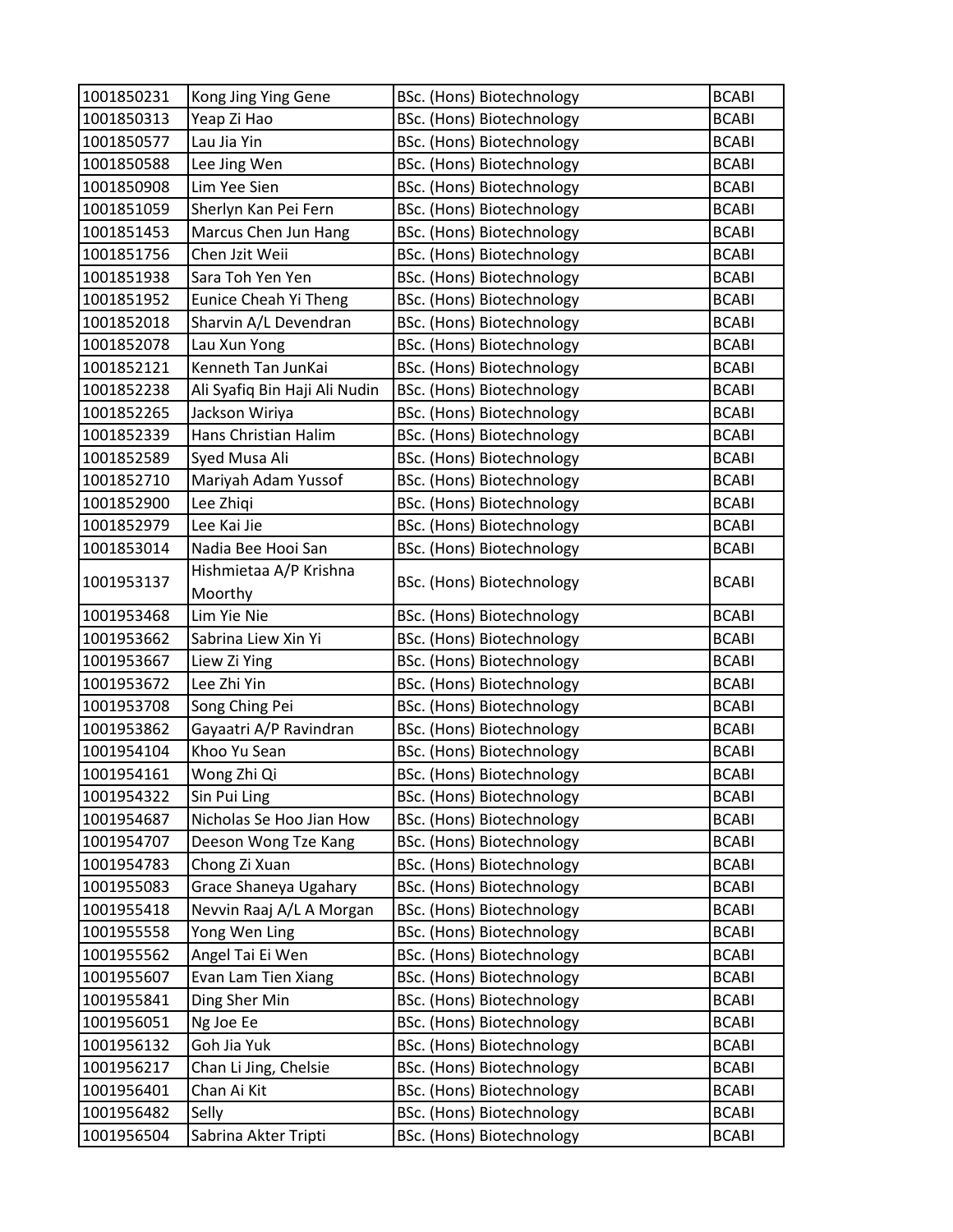| 1001956593               | Ervin Ranzil Francis Kumar         | BSc. (Hons) Biotechnology                                                          | <b>BCABI</b>     |
|--------------------------|------------------------------------|------------------------------------------------------------------------------------|------------------|
| 1001956738               | Tan Khee Hui                       | BSc. (Hons) Biotechnology                                                          | <b>BCABI</b>     |
| 1001956775               | Carlos Vico                        | BSc. (Hons) Biotechnology                                                          | <b>BCABI</b>     |
| 1001957124               | Hodan Mohamoud Ayoub               | BSc. (Hons) Biotechnology                                                          | <b>BCABI</b>     |
| 1001957214               | David Kok Tin Lok                  | BSc. (Hons) Biotechnology                                                          | <b>BCABI</b>     |
| 1002057752               | Thin Hui Ning                      | BSc. (Hons) Biotechnology                                                          | <b>BCABI</b>     |
| 1002057758               | Muhammad Lazuardy                  | BSc. (Hons) Biotechnology                                                          | <b>BCABI</b>     |
| 1002058221               | Sagal Abdi Mohamed                 | BSc. (Hons) Biotechnology                                                          | <b>BCABI</b>     |
| 1002059748               | Yoo Jia Hao                        | BSc. (Hons) Biotechnology                                                          | <b>BCABI</b>     |
| 1002059973               | Yousif Nazar Yousif Al-<br>Hamdan  | BSc. (Hons) Biotechnology                                                          | <b>BCABI</b>     |
| 1002060060               | Amani Ismail                       | BSc. (Hons) Biotechnology                                                          | <b>BCABI</b>     |
| 1002060478               | Madhurja Mahrab Rumalee            | BSc. (Hons) Biotechnology                                                          | <b>BCABI</b>     |
| 1301954905               | Pheony Ting Chin Ying              | BSc. (Hons) Biotechnology                                                          | <b>BCABI</b>     |
| 1001541416               | Anowarul Bari                      | BSc. (Hons) Food Science with Nutrition                                            | BCAFN2           |
| 1001747980               | Liow Chun An                       | BSc. (Hons) Food Science with Nutrition                                            | BCAFN2           |
| 1001748223               | Hong Yi Le                         | BSc. (Hons) Food Science with Nutrition                                            | BCAFN2           |
| 1001748271               | Chan Shu Qin                       | BSc. (Hons) Food Science with Nutrition                                            | BCAFN2           |
| 1001748671               | Felicia                            | BSc. (Hons) Food Science with Nutrition                                            | BCAFN2           |
| 1001849362               | Lim Lee Ying                       | BSc. (Hons) Food Science with Nutrition                                            | BCAFN2           |
| 1001849404               | Oun Wan Teng                       | BSc. (Hons) Food Science with Nutrition                                            | BCAFN2           |
| 1001849721               | Madelyne Gunawan                   | BSc. (Hons) Food Science with Nutrition                                            | BCAFN2           |
| 1001849789               | Lee Kah Hui                        | BSc. (Hons) Food Science with Nutrition                                            | BCAFN2           |
| 1001849842               | Lee Wan Qi                         | BSc. (Hons) Food Science with Nutrition                                            | BCAFN2           |
| 1001849875               | Tow Jing Han                       | BSc. (Hons) Food Science with Nutrition                                            | BCAFN2           |
| 1001849883               | Low Jia Hui                        | BSc. (Hons) Food Science with Nutrition                                            | BCAFN2           |
| 1001849894               | Ong Jing Yang                      | BSc. (Hons) Food Science with Nutrition                                            | BCAFN2           |
| 1001849996               | <b>Britney Lam</b>                 | BSc. (Hons) Food Science with Nutrition                                            | BCAFN2           |
| 1001850097               | Eng Yu Shuen                       | BSc. (Hons) Food Science with Nutrition                                            | BCAFN2           |
| 1001850109               | Venecia Woeng                      | BSc. (Hons) Food Science with Nutrition                                            | BCAFN2           |
| 1001850152               | Lee Xian Wei                       | BSc. (Hons) Food Science with Nutrition                                            | BCAFN2           |
| 1001850306               | Poong Zui Xuan                     | BSc. (Hons) Food Science with Nutrition                                            | BCAFN2           |
| 1001850630               | Chang Yi Wen                       | BSc. (Hons) Food Science with Nutrition                                            | BCAFN2           |
| 1001850679               | Wai Seat Ni                        | BSc. (Hons) Food Science with Nutrition                                            | BCAFN2           |
| 1001850716               | Tan Hui Jie                        | BSc. (Hons) Food Science with Nutrition                                            | BCAFN2           |
| 1001851187               | Maggie Johana Tanto                | BSc. (Hons) Food Science with Nutrition                                            | BCAFN2           |
| 1001851270               | Tanish A/L Eswaramurthi            | BSc. (Hons) Food Science with Nutrition                                            | BCAFN2           |
| 1001851435               | Lee Wen Qian                       | BSc. (Hons) Food Science with Nutrition                                            | BCAFN2           |
| 1001851529               | Ryan Robert Kowira                 | BSc. (Hons) Food Science with Nutrition                                            | BCAFN2           |
| 1001851600               | Lim Kai Qing                       | BSc. (Hons) Food Science with Nutrition                                            | BCAFN2           |
| 1001851664<br>1001851719 | Nicole Lee Li Cheng<br>Mok Yen Bin | BSc. (Hons) Food Science with Nutrition<br>BSc. (Hons) Food Science with Nutrition | BCAFN2<br>BCAFN2 |
| 1001851755               | Puah Jia Ying                      | BSc. (Hons) Food Science with Nutrition                                            | BCAFN2           |
| 1001851964               | Foo Sok Yen                        | BSc. (Hons) Food Science with Nutrition                                            | BCAFN2           |
| 1001852010               | Saw Li Ann                         | BSc. (Hons) Food Science with Nutrition                                            | BCAFN2           |
| 1001852039               | Chew Shen Le                       | BSc. (Hons) Food Science with Nutrition                                            | BCAFN2           |
| 1001852160               | Chiang Hai Teng                    | BSc. (Hons) Food Science with Nutrition                                            | BCAFN2           |
|                          |                                    |                                                                                    |                  |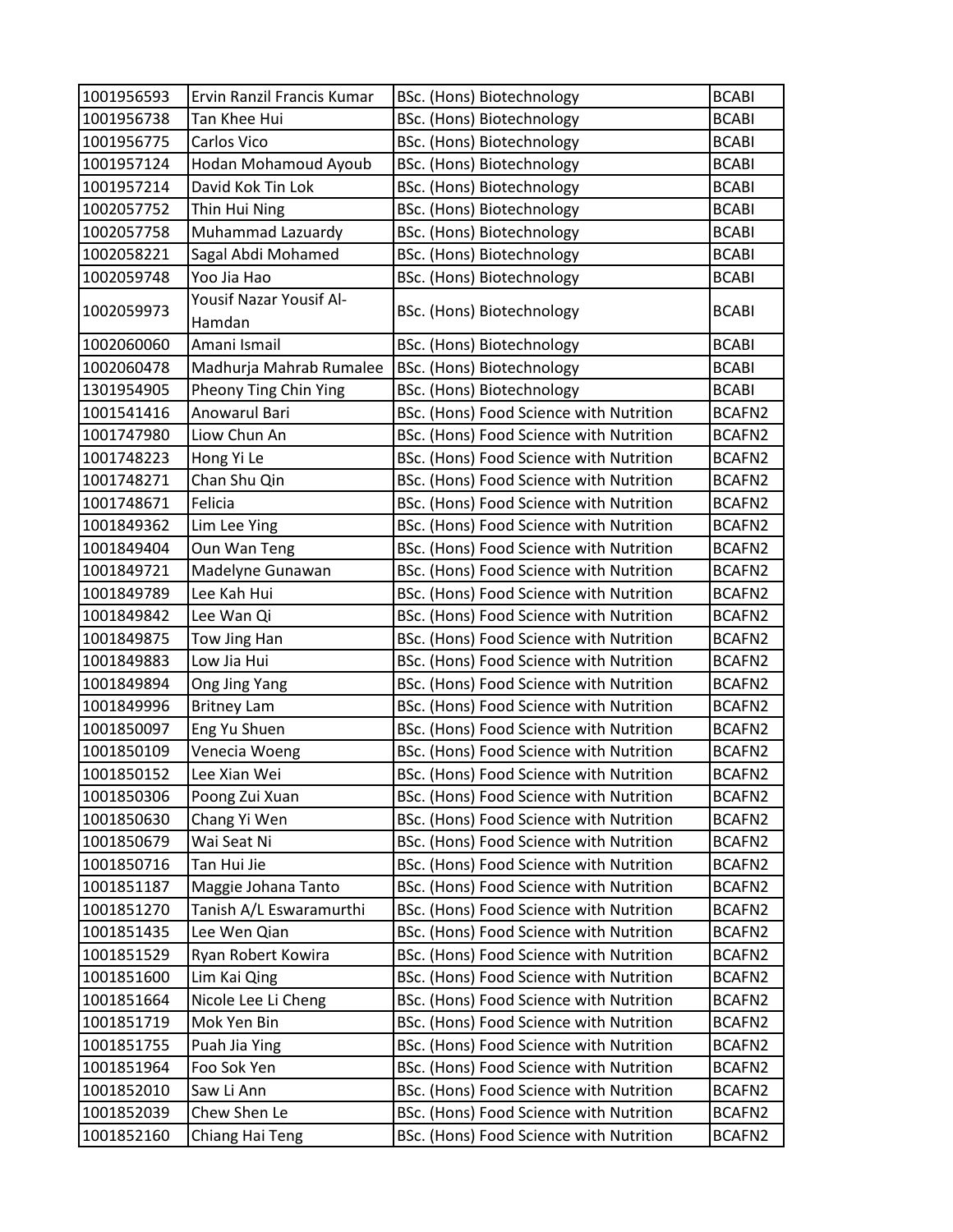| 1001852167 | Cheong Zi Long             | BSc. (Hons) Food Science with Nutrition | BCAFN2        |
|------------|----------------------------|-----------------------------------------|---------------|
| 1001852656 | Roa M. A. Aliwaisi         | BSc. (Hons) Food Science with Nutrition | BCAFN2        |
| 1001852668 | Esther Wong King Yi        | BSc. (Hons) Food Science with Nutrition | BCAFN2        |
| 1001852718 | Ng Yuen Kai                | BSc. (Hons) Food Science with Nutrition | BCAFN2        |
| 1001852879 | Wong Si Ying               | BSc. (Hons) Food Science with Nutrition | BCAFN2        |
| 1001852959 | Aaron Lim Eu Chin          | BSc. (Hons) Food Science with Nutrition | BCAFN2        |
| 1001853012 | Lim Wei Dung               | BSc. (Hons) Food Science with Nutrition | BCAFN2        |
| 1001953072 | Vicky Lim Chiau Jinq       | BSc. (Hons) Food Science with Nutrition | BCAFN2        |
| 1001953163 | Lee Lik Hoong              | BSc. (Hons) Food Science with Nutrition | BCAFN2        |
| 1001953204 | Low Chiu Chin              | BSc. (Hons) Food Science with Nutrition | BCAFN2        |
| 1001953225 | Sew Yee Qi                 | BSc. (Hons) Food Science with Nutrition | BCAFN2        |
| 1001953350 | Amelia Tang Shu Ting       | BSc. (Hons) Food Science with Nutrition | BCAFN2        |
| 1001953419 | Vanny Vanesia              | BSc. (Hons) Food Science with Nutrition | BCAFN2        |
| 1001953433 | Ti Yue Zhe                 | BSc. (Hons) Food Science with Nutrition | BCAFN2        |
| 1001953457 | Chan Fan Yu                | BSc. (Hons) Food Science with Nutrition | BCAFN2        |
| 1001953501 | Tan Yen Tung               | BSc. (Hons) Food Science with Nutrition | BCAFN2        |
| 1001953636 | Ng Shu Kei                 | BSc. (Hons) Food Science with Nutrition | BCAFN2        |
| 1001953651 | Chong Mui Yie              | BSc. (Hons) Food Science with Nutrition | BCAFN2        |
| 1001953656 | Tan Ee Lyn                 | BSc. (Hons) Food Science with Nutrition | BCAFN2        |
| 1001953671 | Tho Gabrielle Ngo          | BSc. (Hons) Food Science with Nutrition | BCAFN2        |
| 1001953681 | Yeung Shuk Wai             | BSc. (Hons) Food Science with Nutrition | BCAFN2        |
| 1001953704 | Natalie Hor Ching Rhu      | BSc. (Hons) Food Science with Nutrition | BCAFN2        |
| 1001953799 | Wong Zi Yean               | BSc. (Hons) Food Science with Nutrition | BCAFN2        |
| 1001953843 | Lee Si Hui                 | BSc. (Hons) Food Science with Nutrition | BCAFN2        |
| 1001954038 | Wong Li Xian               | BSc. (Hons) Food Science with Nutrition | BCAFN2        |
| 1001954040 | Tee Huey Ying              | BSc. (Hons) Food Science with Nutrition | BCAFN2        |
| 1001954076 | Tang Zhi Ling              | BSc. (Hons) Food Science with Nutrition | BCAFN2        |
| 1001954168 | Michelle Clarissa Wijaya   | BSc. (Hons) Food Science with Nutrition | BCAFN2        |
| 1001954187 | Emily Lim Min Yan          | BSc. (Hons) Food Science with Nutrition | BCAFN2        |
| 1001954248 | Nathania Teshia            | BSc. (Hons) Food Science with Nutrition | BCAFN2        |
| 1001954266 | Neoh Kai Lun               | BSc. (Hons) Food Science with Nutrition | BCAFN2        |
| 1001954295 | Chua Xin Yu                | BSc. (Hons) Food Science with Nutrition | BCAFN2        |
| 1001954325 | Lee Hui Qi                 | BSc. (Hons) Food Science with Nutrition | BCAFN2        |
| 1001954537 | Teh Yun Ting               | BSc. (Hons) Food Science with Nutrition | <b>BCAFN2</b> |
| 1001954596 | Yen Sze Kei                | BSc. (Hons) Food Science with Nutrition | BCAFN2        |
| 1001954757 | Cassandra Davina Raj       | BSc. (Hons) Food Science with Nutrition | BCAFN2        |
| 1001954807 | Soo Wei Xin                | BSc. (Hons) Food Science with Nutrition | BCAFN2        |
| 1001954862 | Ku Min Yen                 | BSc. (Hons) Food Science with Nutrition | BCAFN2        |
| 1001954901 | Caroline Chiuman           | BSc. (Hons) Food Science with Nutrition | BCAFN2        |
| 1001954919 | Ho Khai Xin                | BSc. (Hons) Food Science with Nutrition | BCAFN2        |
| 1001955037 | Michelle Munashe Mavera    | BSc. (Hons) Food Science with Nutrition | BCAFN2        |
| 1001955086 | Nico Hans Limanto          | BSc. (Hons) Food Science with Nutrition | BCAFN2        |
| 1001955174 | Antonetta Leony            | BSc. (Hons) Food Science with Nutrition | BCAFN2        |
| 1001955439 | Bernadette Avianny Jubilin | BSc. (Hons) Food Science with Nutrition | BCAFN2        |
| 1001955490 | Himavee Jayaweera          | BSc. (Hons) Food Science with Nutrition | BCAFN2        |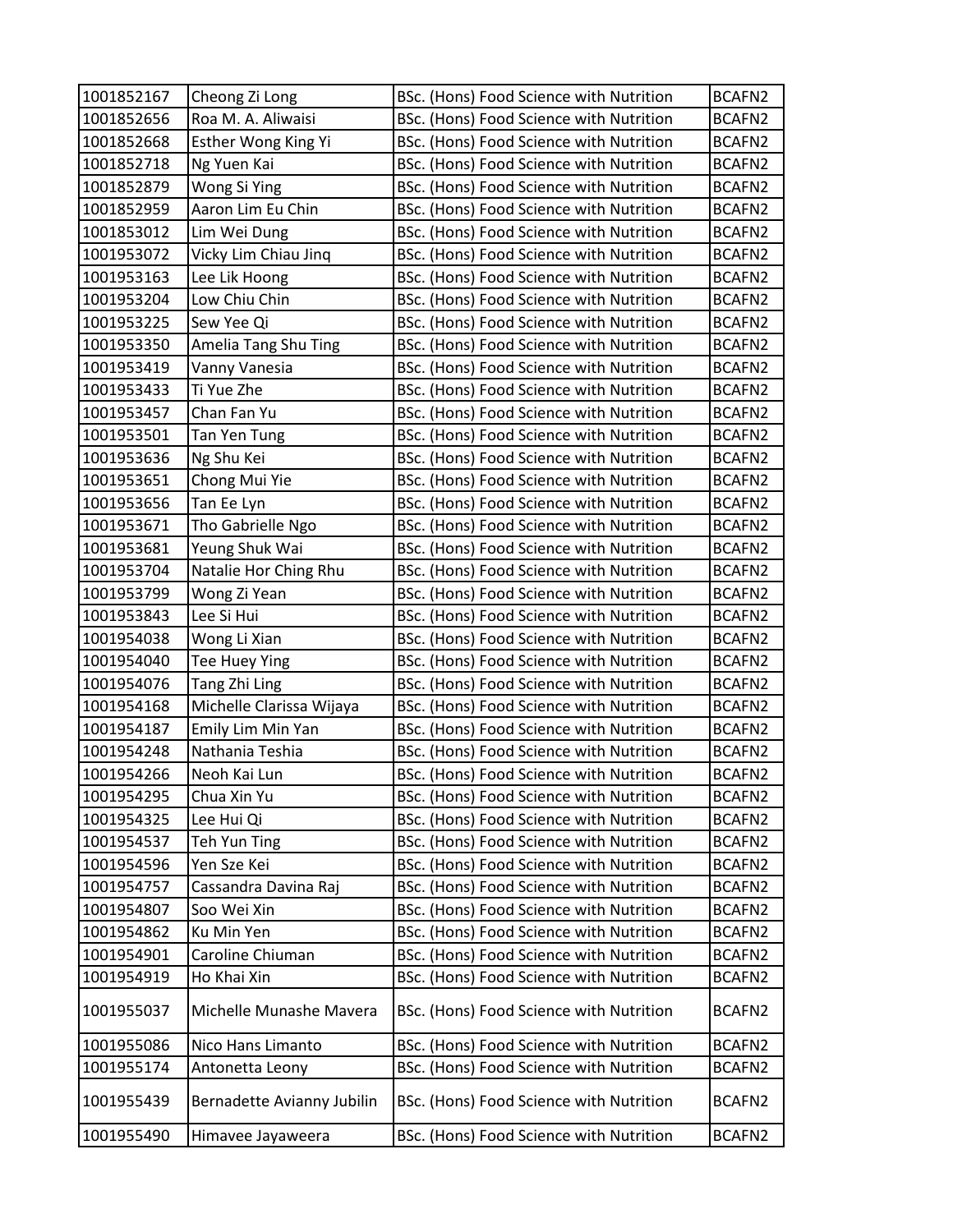| 1001955533 | Chan Cheng Hui         | BSc. (Hons) Food Science with Nutrition | BCAFN2       |
|------------|------------------------|-----------------------------------------|--------------|
| 1001955564 | Cheok Xin Jie          | BSc. (Hons) Food Science with Nutrition | BCAFN2       |
| 1001955568 | Yong Zhi Yin           | BSc. (Hons) Food Science with Nutrition | BCAFN2       |
| 1001955695 | Lai Zhe Yang           | BSc. (Hons) Food Science with Nutrition | BCAFN2       |
| 1001955715 | Goh Lin Lin            | BSc. (Hons) Food Science with Nutrition | BCAFN2       |
| 1001955730 | Loke Qiao Yan          | BSc. (Hons) Food Science with Nutrition | BCAFN2       |
| 1001955760 | Then Lee Yin           | BSc. (Hons) Food Science with Nutrition | BCAFN2       |
| 1001955832 | Nicholas Abe Sanjaya   | BSc. (Hons) Food Science with Nutrition | BCAFN2       |
| 1001955857 | Soh Ying Ying          | BSc. (Hons) Food Science with Nutrition | BCAFN2       |
| 1001955884 | Hariyanto Yonchen      | BSc. (Hons) Food Science with Nutrition | BCAFN2       |
| 1001955905 | Ng Qin Yi              | BSc. (Hons) Food Science with Nutrition | BCAFN2       |
| 1001955906 | Lee Pei Li             | BSc. (Hons) Food Science with Nutrition | BCAFN2       |
| 1001955918 | Chow Yong Jun          | BSc. (Hons) Food Science with Nutrition | BCAFN2       |
| 1001956022 | Lin Kai Cheng          | BSc. (Hons) Food Science with Nutrition | BCAFN2       |
| 1001956087 | Foo Ker Tien           | BSc. (Hons) Food Science with Nutrition | BCAFN2       |
| 1001956146 | Cheong Xin Yi          | BSc. (Hons) Food Science with Nutrition | BCAFN2       |
|            | Muhammad Mikhail Arief |                                         |              |
| 1001956223 | <b>Bin Noor Azlan</b>  | BSc. (Hons) Food Science with Nutrition | BCAFN2       |
| 1001956285 | Lee Siew Wei           | BSc. (Hons) Food Science with Nutrition | BCAFN2       |
| 1001956359 | Tee Yi Xin             | BSc. (Hons) Food Science with Nutrition | BCAFN2       |
| 1001957263 | Natalie Helen Kumaheri | BSc. (Hons) Food Science with Nutrition | BCAFN2       |
| 1001957299 | Jessica Kwong          | BSc. (Hons) Food Science with Nutrition | BCAFN2       |
| 1001957314 | Foo Carol              | BSc. (Hons) Food Science with Nutrition | BCAFN2       |
| 1001957341 | Chok Pei Yi            | BSc. (Hons) Food Science with Nutrition | BCAFN2       |
| 1002057439 | Elvia Jemima Tanaka    | BSc. (Hons) Food Science with Nutrition | BCAFN2       |
| 1002057869 | Yap Le Yi              | BSc. (Hons) Food Science with Nutrition | BCAFN2       |
| 1002058074 | Lim Yin Yan            | BSc. (Hons) Food Science with Nutrition | BCAFN2       |
| 1002058492 | Chong Yue Qin          | BSc. (Hons) Food Science with Nutrition | BCAFN2       |
| 1002058501 | Cailene Kimberly       | BSc. (Hons) Food Science with Nutrition | BCAFN2       |
| 1002058797 | Stephen Vin Wiratma    | BSc. (Hons) Food Science with Nutrition | BCAFN2       |
| 1002059085 | Gan Mei Qi             | BSc. (Hons) Food Science with Nutrition | BCAFN2       |
| 1002059096 | Praise Wong King Sing  | BSc. (Hons) Food Science with Nutrition | BCAFN2       |
| 1002059288 | Cynthia Neo Wen Xuan   | BSc. (Hons) Food Science with Nutrition | BCAFN2       |
| 1002059800 | Sharon Tiang Qin Yee   | BSc. (Hons) Food Science with Nutrition | BCAFN2       |
| 1002059988 | Ng Lih Rong            | BSc. (Hons) Food Science with Nutrition | BCAFN2       |
| 1002060814 | Chin Wen Ki            | BSc. (Hons) Food Science with Nutrition | BCAFN2       |
| 1301746628 | Chong Xiu Qing         | BSc. (Hons) Food Science with Nutrition | BCAFN2       |
| 1301748477 | Kalvin Chuo Meng Jun   | BSc. (Hons) Food Science with Nutrition | BCAFN2       |
| 1001957135 | Yap Rou En             | BSc. (Hons) Nutrition with Wellness     | <b>BCANU</b> |
| 1002060464 | Mawadah Abdullah Ahmed | BSc. (Hons) Nutrition with Wellness     | <b>BCANU</b> |
|            | Al-Aulagi              |                                         |              |
| 1002060973 | Chang Yi Lin           | BSc. (Hons) Nutrition with Wellness     | <b>BCANU</b> |
| 1001646081 | Tan Peng Hxin, Brian   | BSc. (Hons) Nutrition with Wellness     | <b>BCANW</b> |
| 1001746343 | Augundhooa Digsha      | BSc. (Hons) Nutrition with Wellness     | <b>BCANW</b> |
| 1001746453 | Yee Qing Miao          | BSc. (Hons) Nutrition with Wellness     | <b>BCANW</b> |
| 1001746563 | Tan Jing En            | BSc. (Hons) Nutrition with Wellness     | <b>BCANW</b> |
| 1001746695 | Tan Chyi En            | BSc. (Hons) Nutrition with Wellness     | <b>BCANW</b> |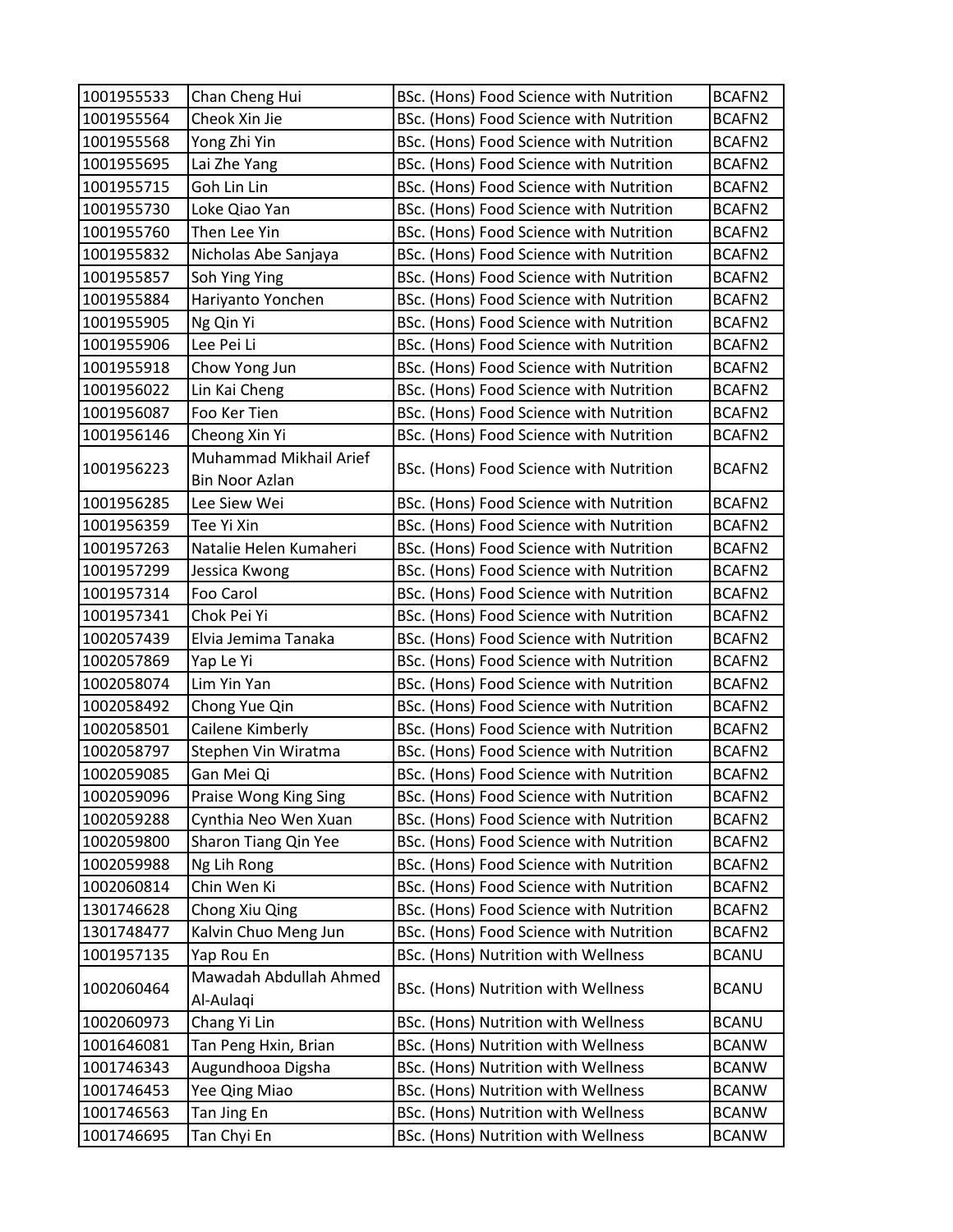| 1001746708 | Joyann Chee Jia Yan                    | BSc. (Hons) Nutrition with Wellness        | <b>BCANW</b> |
|------------|----------------------------------------|--------------------------------------------|--------------|
| 1001746986 | Alolikia Ong Pujue                     | BSc. (Hons) Nutrition with Wellness        | <b>BCANW</b> |
| 1001747406 | Ch'ng Su Ping                          | BSc. (Hons) Nutrition with Wellness        | <b>BCANW</b> |
| 1001747532 | Siow Hui Kee                           | BSc. (Hons) Nutrition with Wellness        | <b>BCANW</b> |
| 1001747592 | Johanna Nathania                       | BSc. (Hons) Nutrition with Wellness        | <b>BCANW</b> |
|            | Lumintang<br>Zainab Mustafa Fakhruddin |                                            |              |
| 1001748149 | Ali                                    | BSc. (Hons) Nutrition with Wellness        | <b>BCANW</b> |
| 1001748524 | Caleb Mok Jun Wen                      | BSc. (Hons) Nutrition with Wellness        | <b>BCANW</b> |
| 1001849393 | <b>Teresa Tang Lok Ting</b>            | BSc. (Hons) Nutrition with Wellness        | <b>BCANW</b> |
| 1001849523 | <b>Fung Chai Ting</b>                  | BSc. (Hons) Nutrition with Wellness        | <b>BCANW</b> |
| 1001849651 | Eman Hisham Mohamed                    | BSc. (Hons) Nutrition with Wellness        | <b>BCANW</b> |
|            | Elzayyadi                              |                                            |              |
| 1001850008 | Wong Yu Qian                           | BSc. (Hons) Nutrition with Wellness        | <b>BCANW</b> |
| 1001850043 | Lim Yi Han                             | BSc. (Hons) Nutrition with Wellness        | <b>BCANW</b> |
| 1001850122 | Putri Junita Santalia                  | BSc. (Hons) Nutrition with Wellness        | <b>BCANW</b> |
| 1001850178 | Leong Wei Fang                         | BSc. (Hons) Nutrition with Wellness        | <b>BCANW</b> |
| 1001850180 | PT Nadira Prayacitta                   | BSc. (Hons) Nutrition with Wellness        | <b>BCANW</b> |
|            | Sumaniaka                              |                                            |              |
| 1001850234 | Chew Wai Mei                           | BSc. (Hons) Nutrition with Wellness        | <b>BCANW</b> |
| 1001850261 | Yeo Ying Xin                           | BSc. (Hons) Nutrition with Wellness        | <b>BCANW</b> |
| 1001850380 | <b>Justine Siau</b>                    | BSc. (Hons) Nutrition with Wellness        | <b>BCANW</b> |
| 1001850486 | Lubna Samer Fariq Allawi               | BSc. (Hons) Nutrition with Wellness        | <b>BCANW</b> |
| 1001850685 | Daniel Ho Rui Yao                      | BSc. (Hons) Nutrition with Wellness        | <b>BCANW</b> |
| 1001851019 | Heng Ren Shuang                        | BSc. (Hons) Nutrition with Wellness        | <b>BCANW</b> |
| 1001851552 | <b>Gillian Allie</b>                   | BSc. (Hons) Nutrition with Wellness        | <b>BCANW</b> |
| 1001851599 | Wong Hwee Shan                         | BSc. (Hons) Nutrition with Wellness        | <b>BCANW</b> |
| 1001851651 | Yosevine                               | BSc. (Hons) Nutrition with Wellness        | <b>BCANW</b> |
| 1001852093 | Vera Lynn Lam Yen                      | BSc. (Hons) Nutrition with Wellness        | <b>BCANW</b> |
| 1001852485 | Namira Khairunnisa                     | BSc. (Hons) Nutrition with Wellness        | <b>BCANW</b> |
| 1001852792 | Teh Huei Yi                            | BSc. (Hons) Nutrition with Wellness        | <b>BCANW</b> |
| 1001852886 | Mak Wen Shean                          | BSc. (Hons) Nutrition with Wellness        | <b>BCANW</b> |
| 1001852914 | Wong Yi Ying                           | BSc. (Hons) Nutrition with Wellness        | <b>BCANW</b> |
| 1001852977 | Chong Peik Chee                        | <b>BSc. (Hons) Nutrition with Wellness</b> | <b>BCANW</b> |
| 1001853058 | Alyzza Zarin Binti Azman               | BSc. (Hons) Nutrition with Wellness        | <b>BCANW</b> |
| 1001953077 | Koh Xin Min                            | BSc. (Hons) Nutrition with Wellness        | <b>BCANW</b> |
| 1001953078 | Wong Chan Keong                        | BSc. (Hons) Nutrition with Wellness        | <b>BCANW</b> |
| 1001953546 | Ooi Yi Leen                            | BSc. (Hons) Nutrition with Wellness        | <b>BCANW</b> |
| 1001953602 | Ng Juby                                | BSc. (Hons) Nutrition with Wellness        | <b>BCANW</b> |
| 1001953664 | Yip Puey Kuan                          | BSc. (Hons) Nutrition with Wellness        | <b>BCANW</b> |
| 1001954163 | Goh Shu Mei                            | BSc. (Hons) Nutrition with Wellness        | <b>BCANW</b> |
| 1001954222 | Liau Car Wen                           | BSc. (Hons) Nutrition with Wellness        | <b>BCANW</b> |
| 1001954259 | <b>Denice Teng</b>                     | BSc. (Hons) Nutrition with Wellness        | <b>BCANW</b> |
| 1001954370 | Kee Zi Wei                             | BSc. (Hons) Nutrition with Wellness        | <b>BCANW</b> |
| 1001954517 | Kuan Jin Yen                           | <b>BSc. (Hons) Nutrition with Wellness</b> | <b>BCANW</b> |
| 1001954578 | Ee Siew Wei                            | BSc. (Hons) Nutrition with Wellness        | <b>BCANW</b> |
| 1001955273 | Ong Zhang Ming                         | BSc. (Hons) Nutrition with Wellness        | <b>BCANW</b> |